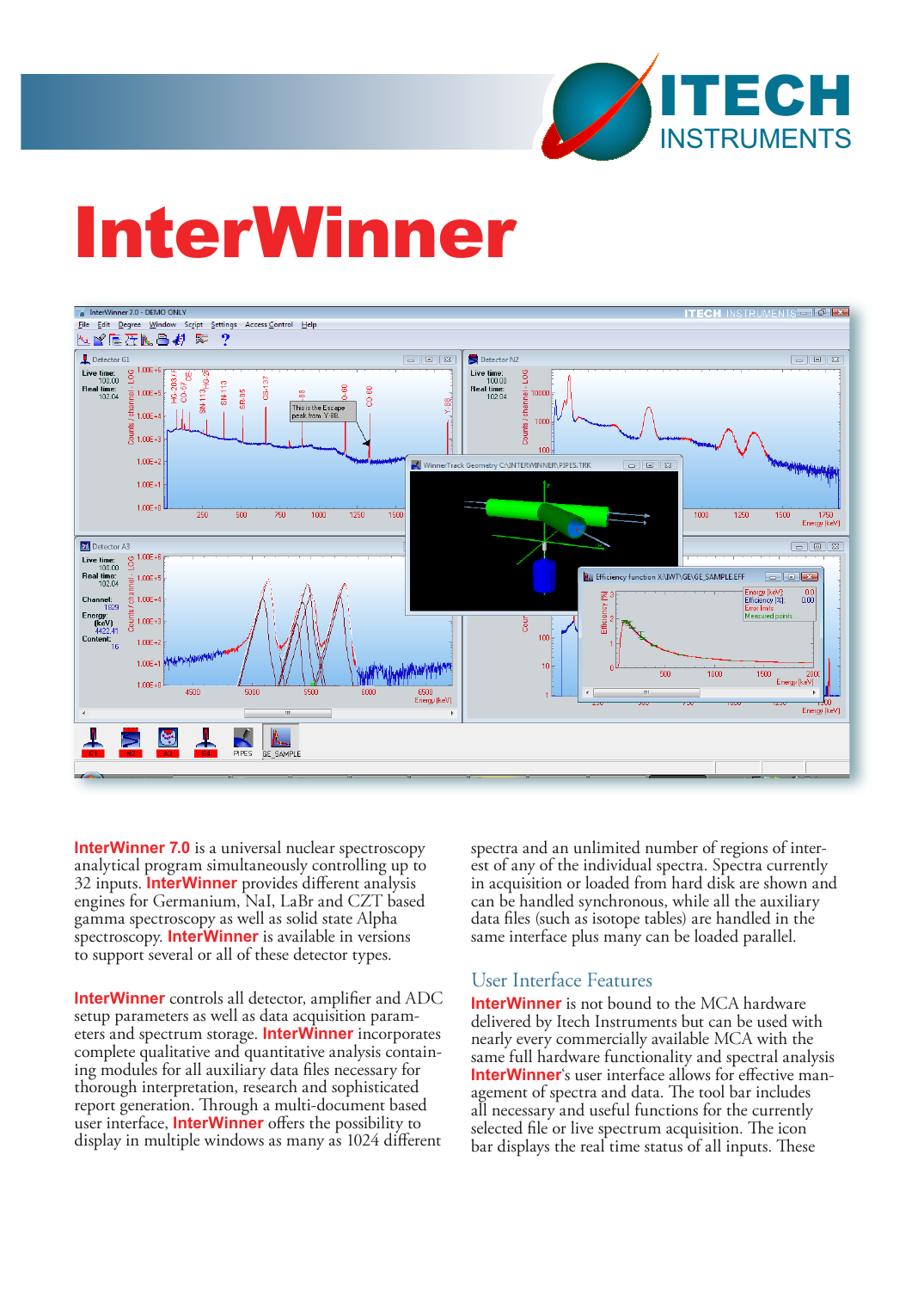on-screen aids make **InterWinner** a powerful and easy to use tool for modern nuclear spectroscopy.

**InterWinner** not only provides the simultaneous display of different spectra and auxiliary files but also ensures effectiveness through various helping larly useful means to be fitted for the needs of mul-<br>tiple users without interfering with analysis quality.

In a spectrum **InterWinner** is capable of labelling peaks automatically plus peak fit, peak areas and activities will be shown if desired. During the acquisition all these afore mentioned data will be frequently updated.

For the desired presentation of spectrum, **InterWinner** offers the user a wide range of display modes. You can chose to have the channel points joined and peaks filled, or not. The display can include a grid with choice of horizontal or vertical lines or both and the X and Y axes can be shown or hidden.

The vertical scale offers auto ranging in the linear, square root or log styles. The horizontal axis will



toggle between energy and channels. The Display options dialog box also includes the choice of display- ing other relevant information for both full spectrum and individual region of interest and peak data.

Once the manager or user settles on a particular list of display options, these settings can be set into the user defaults. **InterWinner** includes the option of allowing the spectroscopist the ability to write notes or annotations directly into the spectrum display and allowing these comments to be printed and stored with the spectrum. Furthermore parameter files allow preparing all of the acquisition and analysis parameter in advance. In reports shown on the screen hypertext links (marked in green) lead the user fast to the required information. For example, clicking on a peak energy in the report opens a spectrum window which shows the peak concerned. Sample changer control is also available. This module allows for preparing the acquisition and analysis parameters for up to 100 samples which will then be processed automatically.

**InterWinner** also includes a spectrum finder function which is used to find a spectrum on disk using many different criteria such as acquisition date range, reference date range, comments, or other criteria.

The **InterWinner** interface can be controlled and modified using the integrated scripting language. User specific buttons can be added to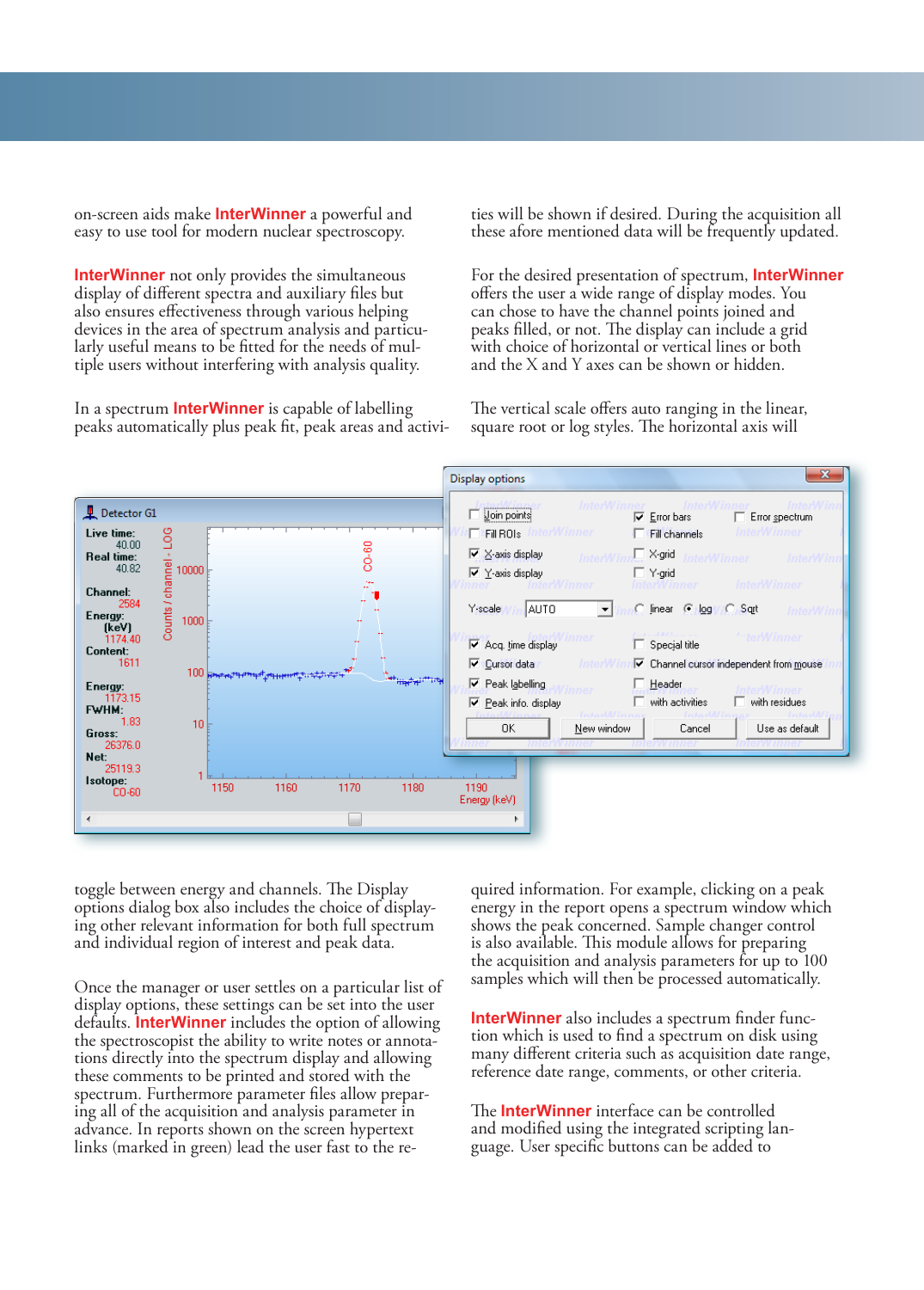

the tool bar and menus can be adapted by adding, removing or replacing menu items.

**InterWinner** always includes English, German and French languages. Users can define the settings for language, color and display modes independently. The analysis of any spectrum in InterWinner can be started during it's acquisition and is frequently updated while the new data is acquired. This includes both qualitative and quantitative analysis. Thus peak search and ID allows for quick ID of peaks as the statistics allow and the various peak fitting and deconvolution techniques available in InterWinner will occur automatically if desired.

Energy and resolution calibration can be performed and the parameters can be stored, either manually, library assisted or fully automatically. A calibration report is produced and will be accessible through an hypertext link from the analysis report of ev- ery spectrum analyzed with this calibration.

**InterWinner** fits peaks and deconvolutes multiplets. The model peak used can be parameterized and depends on the detector and analysis types thus giving the best results for Germanium, Sodium iodine and Alpha grid chamber or Alpha semiconductor detectors.

#### Main Analysis Features

In **InterWinner** the activities are calculated per line and also averaged over all lines of the radionucleide. The results are shown on screen, and are available for printing or transfer to a data base. Data bases directly compatible are either text form (CSV) or ODBC controlled data bases, including Microsoft Access and SQL Server.

For every gamma analysis performed with Inter Winner, the following corrections are always considered:

- ► Isotope gamma emission probability using user-modifiable isotope libraries
- ► Energy dependant efficiency correction
- ► Spectrum/Compton background subtraction
- ► Either background peak subtraction or background spectrum correction
- ► Decay correction including parent/daughter in-grow determination
- ▶ Correction for absorption inside the sample and between sample and detector (self-attenuation and attenuation shield)

**InterWinner** features an interactive analysis including a graphical display of the calculated background and fit and the possibility to insert or suppress peaks manually.

An efficiency calculation and modelling tool, named **WinnerTrack**, is available as add-on. This tool takes the information about the detector details and lets the user model his acquisition setup using an interac- tive three-dimensional display. It then calculates an efficiency curve which can be used in **InterWinner** in the same way as an experimental curve.

**WinnerTrack** is available for NaI and Germanium detectors.

**WinnerScan** is a tool which creates charts showing activity vs. time or space. It can be used in an onlinemode where **WinnerScan** controls the acquisition and also in an offline mode where acquisitions are made manually and later imported into the **WinnerScan** file.

|                                                                                                                                                                                                          | Sample changer - Detector G1<br>File name                                                                                                                                                                                                                                                                            | $-\mathbf{x}$<br>Acq. time [li]<br>Acq. time (r |
|----------------------------------------------------------------------------------------------------------------------------------------------------------------------------------------------------------|----------------------------------------------------------------------------------------------------------------------------------------------------------------------------------------------------------------------------------------------------------------------------------------------------------------------|-------------------------------------------------|
|                                                                                                                                                                                                          | M.X:\IWT\T00001.SPE                                                                                                                                                                                                                                                                                                  | 40.00                                           |
| Parameter set X:\IWT\GE\EXAMPLE.PAR                                                                                                                                                                      |                                                                                                                                                                                                                                                                                                                      | $\Box$ $\Box$ $\mathbf{x}$                      |
| Acquisition Area and MDA preset Analysis Absorption   Peak search   Area calculation   Storage                                                                                                           |                                                                                                                                                                                                                                                                                                                      |                                                 |
| Name of spectrum;<br>Spectrum<br>C:\InterWinner<br>Mass/Volume<br>1.000<br>∐ Value<br>kg<br>$\mathbin{\mathbb{I}}$ Uncert.<br>$\boldsymbol{\mathsf{z}}$<br>Comments:<br>This is an example parameter set | <b>L</b> Detector G1<br>1.00E+6<br>Live time:<br>9<br>100.00<br>Real time:<br>$\frac{1}{2}$ 1.00E+5<br>102.04<br>This is the Escape<br>÷,<br>peak from Y-88.<br><b>Channel:</b><br>$1.00E + 4$<br>2972<br>$\frac{1}{2}$ = 1.00E+3<br>Energy:<br>(keV)<br>1350.10<br>Content:<br>$1.00E + 2$ or monomorphisms.<br>107 | o-<br>CO-60<br>بمجهدة                           |